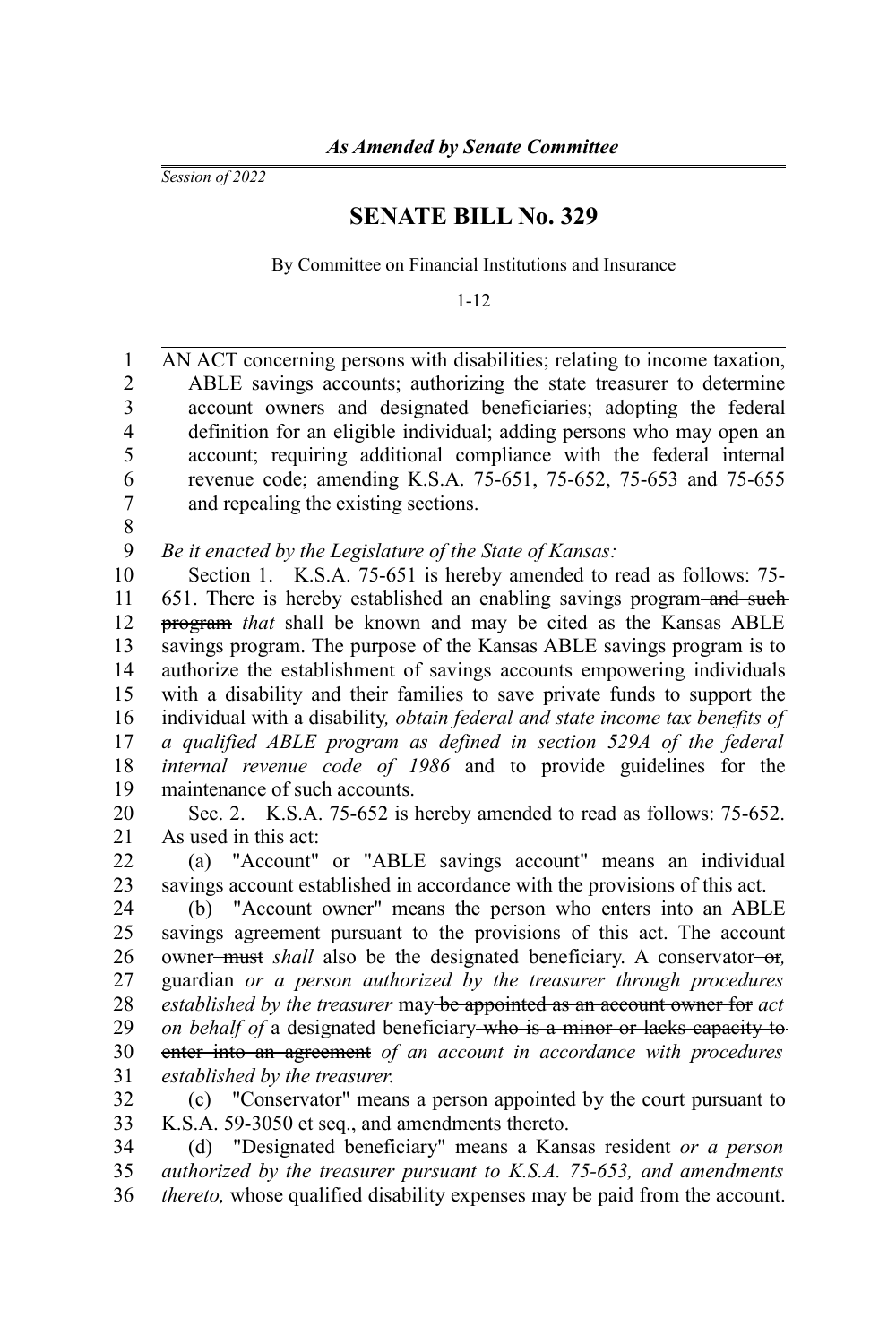The designated beneficiary must be an eligible individual at the time the account is established. The account owner may change the designated beneficiary. 1 2 3

(e) "Eligible individual" means an individual who is entitled tobenefits based on blindness or disability under 42 U.S.C. § 401 et seq. or 42 U.S.C. § 1381 et seq., as amended, and such blindness or disability occurred before the date on which the individual attained age 26, or an individual who filed a disability certification, to the satisfaction of the secretary, with the secretary for such taxable year *the same as defined in section 529A of the federal internal revenue code of 1986, as amended*. 4 5 6 7 8 9 10

(f) "Financial organization" means an organization authorized to do business in the state of Kansas and is: 11 12

13 14

> 28 29

(1) Licensed or chartered by the commissioner of insurance;

15

(2) licensed or chartered by the state bank commissioner;

(3) chartered by an agency of the federal government; or

(4) subject to the jurisdiction and regulation of the securities and exchange commission of the federal government. 16 17

(g) "Guardian" means a person appointed by the court pursuant to K.S.A. 59-3050 et seq., and amendments thereto. 18 19

(h) "Management contract" means the contract executed by the treasurer and a financial organization selected to act as a depository and manager of the program. 20 21 22

(i) "Member of the family" has the meaning ascribed thereto *means the same as defined* in section 529A of the federal internal revenue code of 1986, as amended. 23 24 25

(j) "Nonqualified withdrawal" means a withdrawal from an account which is not: 26 27

(1) A qualified withdrawal; or

(2) a rollover distribution.

(k) "Program" means the Kansas ABLE savings program established pursuant to this act. 30 31

(l) "Program manager" means a financial organization selected by the treasurer to act as a depository and manager of the program. 32 33

(m) "Qualified disability expense" means-any qualified disabilityexpense included *the same as defined* in section 529A of the federal internal revenue code of 1986, as amended. 34 35 36

(n) "Qualified withdrawal" means a withdrawal from an account to pay the qualified disability expenses of the designated beneficiary of the account. 37 38 39

(o) "Rollover distribution" means a rollover distribution as defined in section 529A of the federal internal revenue code of 1986, as amended. 40 41

(p) "Savings agreement" means an agreement between the program manager or the treasurer and the account owner. 42 43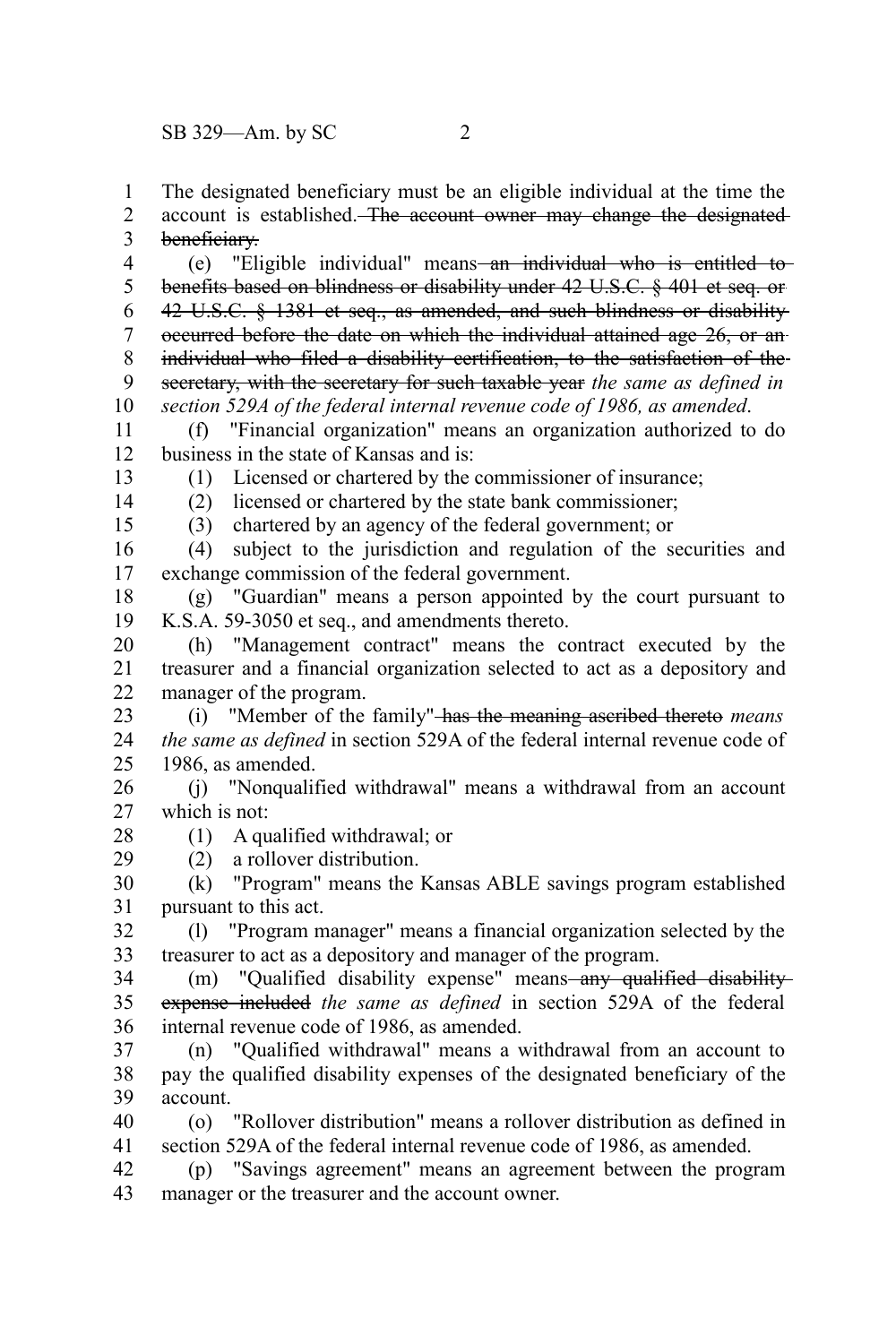(q) "Secretary" means the secretary of the United States treasury. (r) "Treasurer" means the state treasurer.

1  $\mathcal{L}$ 

21

Sec. 3. K.S.A. 75-653 is hereby amended to read as follows: 75-653. (a) The treasurer shall implement and administer the program under the terms and conditions established by this act. In furtherance of such implementation and administration, the treasurer shall have the authority and responsibility to: 3 4 5 6 7

(1) Develop and implement the program in a manner consistent with the provisions of this act; 8  $\mathbf{Q}$ 

(2) engage the services of consultants on a contract basis for rendering professional and technical assistance and advice; 10 11

(3) seek rulings and other guidance from the secretary and the federal internal revenue service relating to the program; 12 13

(4) make changes to the program required for the participants in the program to obtain the federal *and state* income tax benefits or treatment provided by section 529A of the federal internal revenue code of 1986, as amended; 14 15 16 17

(5) charge, impose and collect administrative fees and service charges in connection with any agreement, contract or transaction relating to the program; 18 19 20

(6) develop marketing plans and promotion material;

(7) establish the methods by which the funds held in accounts shall be dispersed;  $22$ 23

(8) establish the method by which funds shall be allocated to pay for administrative costs; 24 25

(9) do all things necessary and proper to carry out the purposes of this act; 26 27

(10) promulgate rules and regulations necessary to effectuate the provisions of this act; 28 29

(11) make an annual evaluation of the ABLE savings program and prepare an annual report of such evaluation to be provided to the governor, the senate and the house of representatives; and 30 31 32

(12) notify the secretary when an account has been opened for a designated beneficiary and submit other reports concerning the program required by the secretary. 33 34 35

(b) The treasurer may enter into agreements with other states to either allow Kansas residents to participate in a plan operated by another state or to allow residents of other states to participate in the Kansas ABLE program. 36 37 38 39

Sec. 4. K.S.A. 75-655 is hereby amended to read as follows: 75-655. 40

(a) Any ABLE savings accounts established pursuant to the provisions of this act shall be opened by*:* 41 42

*(1)* A designated beneficiary or a conservator or guardian of a 43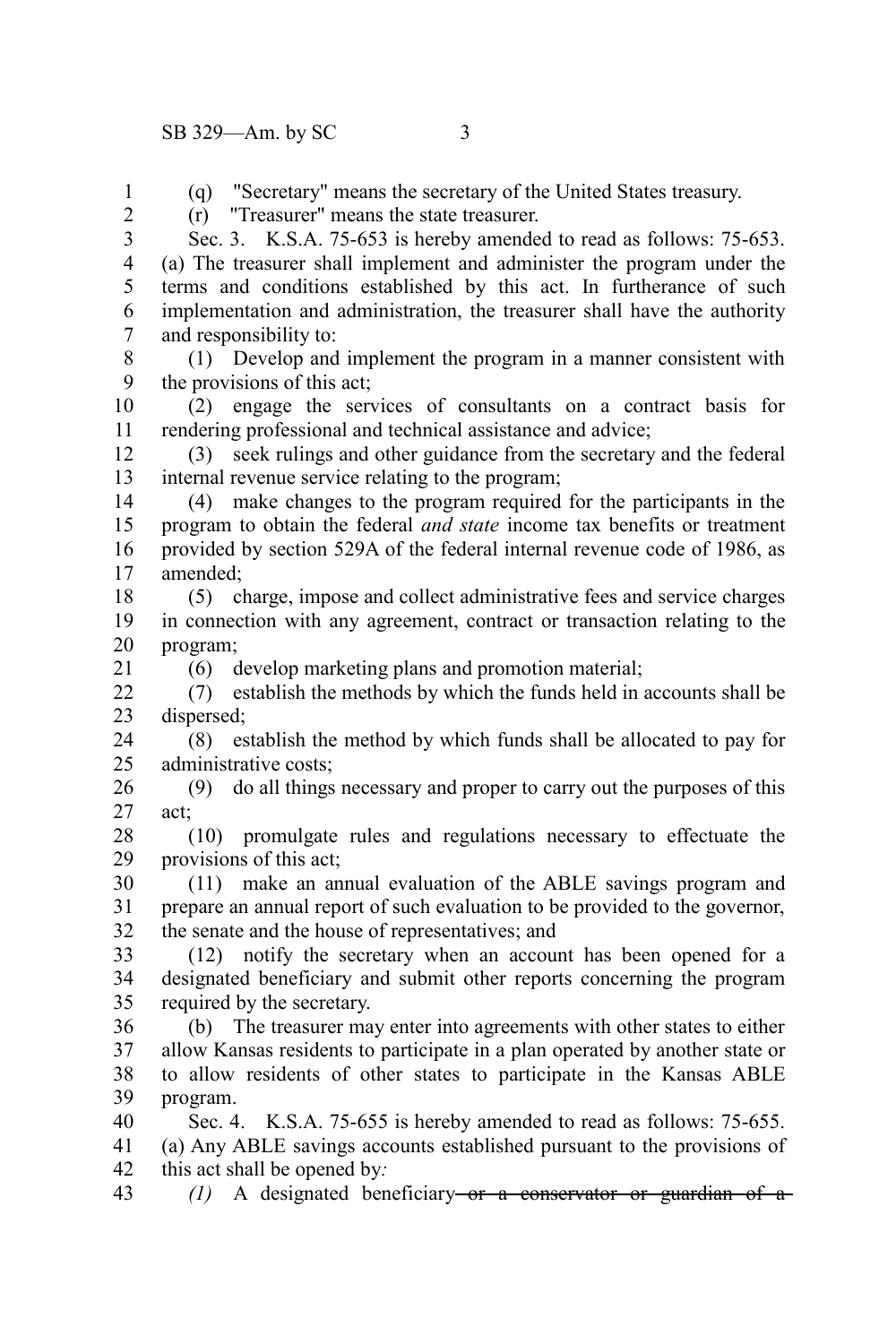designated beneficiary who lacks capacity to enter into a contract and*; or* 1

*(2) a person on behalf of a designated beneficiary in accordance with section 529A of the federal internal revenue code of 1986, as amended, any rules and regulations promulgated by the secretary or procedures established by the treasurer*. 2 3 4 5

6

15

*(b)* Each beneficiary may have only one account.

*(c)* The treasurer may establish a nonrefundable application fee. An application for such account shall be in the form prescribed by the treasurer and contain the: 7 8 9

(1) Name, address and social security number of the account owner; *and* 10 11

(2) name, address and social security number of the designated beneficiary, if the account owner is the beneficiary's conservator or guardian; 12 13 14

(3) certification relating to no excess contributions; and

(4) additional information *and certifications* as the treasurer may require. 16 17

(b)*(d)* Any person may make contributions to an ABLE savings account after the account is opened, subject to the limitations imposed by *in accordance with* section 529A of the federal internal revenue code of 1986, as amended, or any rules and regulations promulgated by the secretary pursuant to this act *or procedures established by the treasurer*. 18 19 20 21 22

(c)*(e)* Contributions to ABLE savings accounts only may be made in cash. The treasurer or program manager shall reject or promptly withdraw contributions: 23 24 25

26 27 (1) In excess of the limits established pursuant to subsection (b); or (2) the total contributions if the:

(A) Value of the account is equal to or greater than the account maximum established by the treasurer. Such account maximum must be equal to the account maximum for postsecondary education savings accounts established pursuant to K.S.A. 75-640 et seq., and amendments thereto; or 28 29 30 31 32

(B) designated beneficiary is not an eligible individual in the current calendar year. 33 34

35

 $\left(\frac{d}{d}\right)(f)$  (1) An account owner may:

(A) Change the designated beneficiary of an account to an individual who is a member of the family of the prior designated beneficiary in accordance with *section 529A of the internal revenue code of 1986, as amended, and* procedures established by the treasurer; and 36 37 38 39

(B) transfer all or a portion of an account to another ABLE savings account, the designated beneficiary of which is a member of the family as defined in *in accordance with* section 529A of the federal internal revenue code of 1986, as amended*, and procedures established by the treasurer*. 40 41 42 43